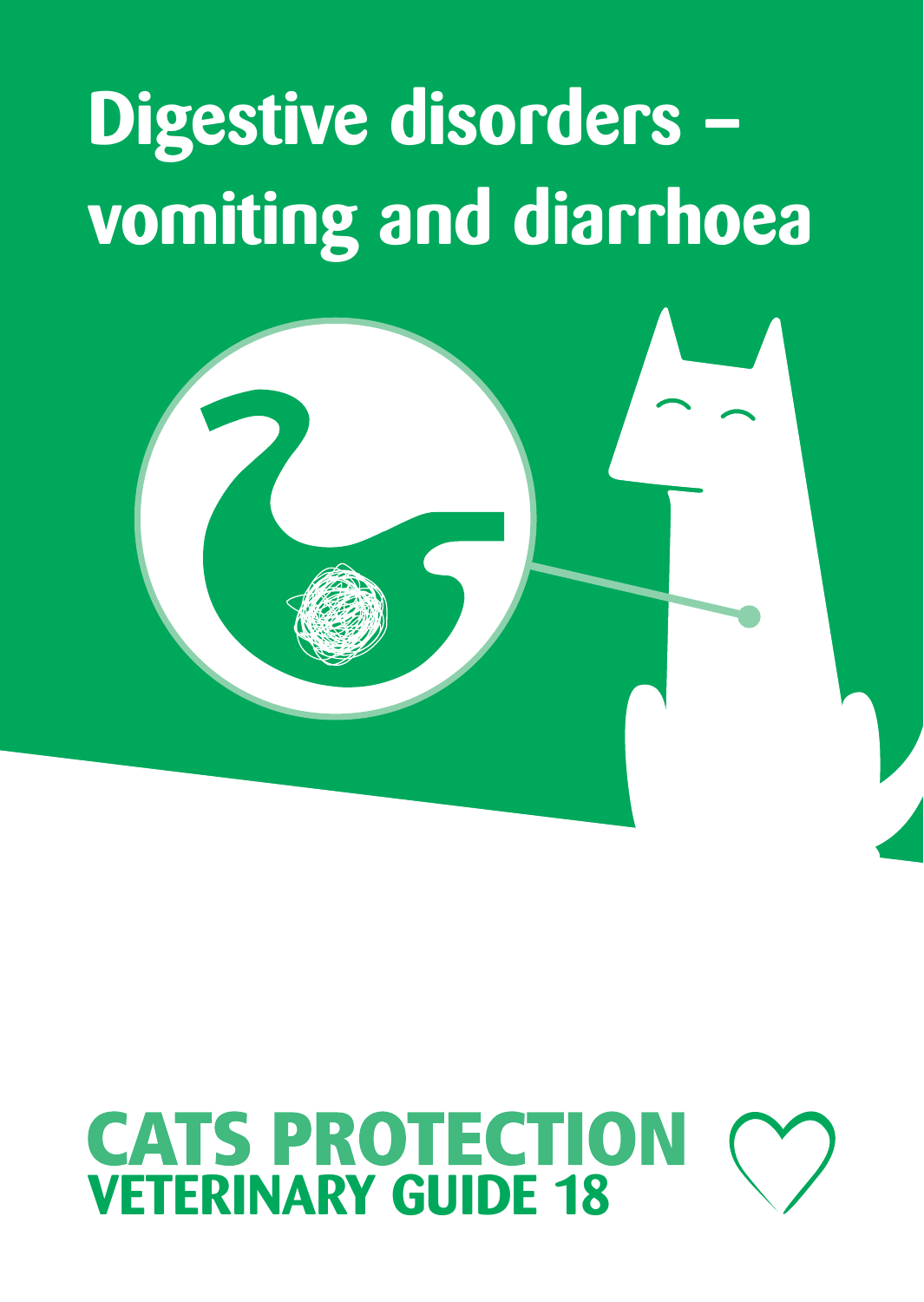Most cats have a healthy digestive system, although mild occasional upsets are not uncommon. However, some cats can suffer from digestive disturbances on a more regular or longterm basis, which can be uncomfortable and debilitating for them and frustrating for their owners.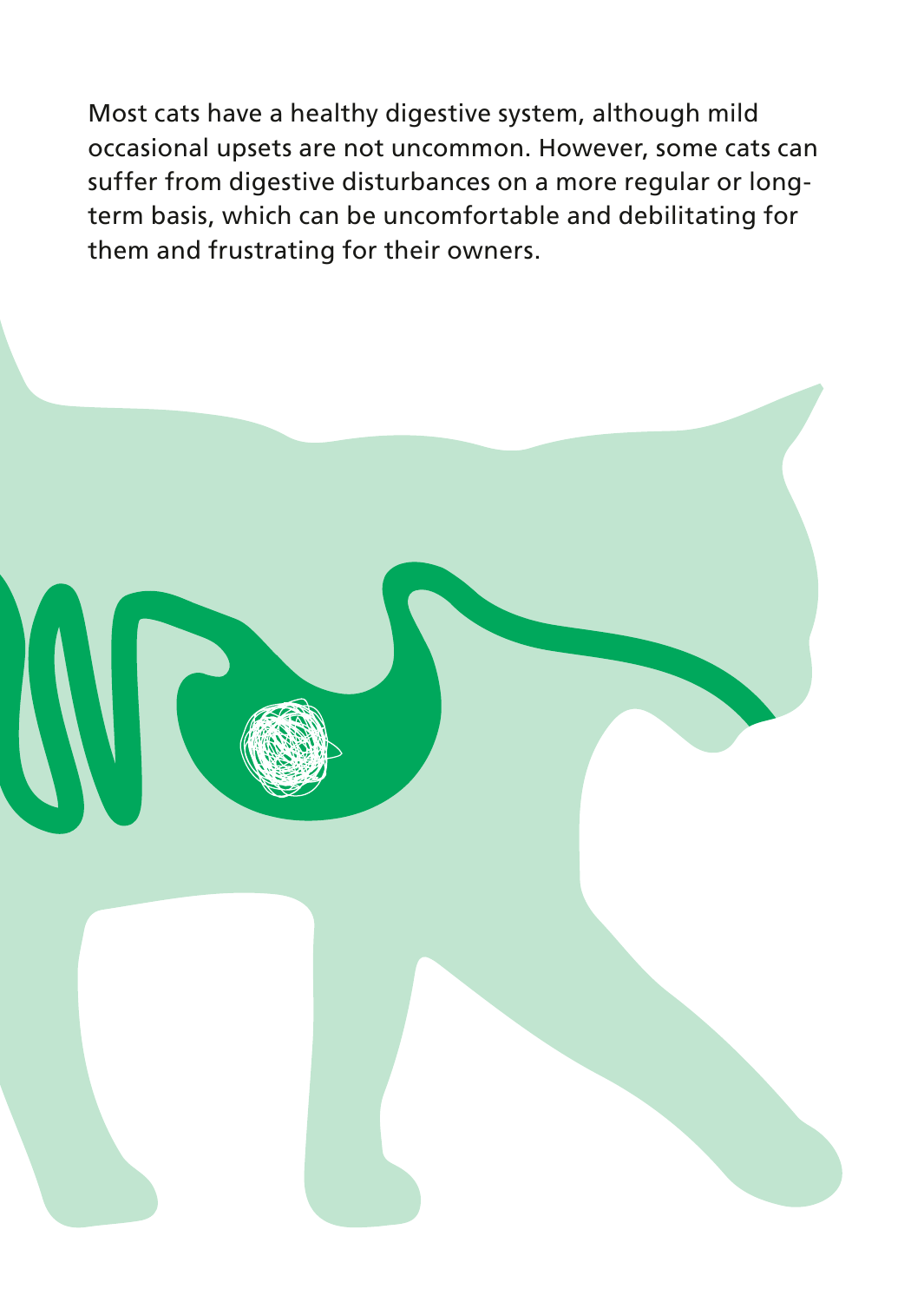### **What is the digestive system?**

The digestive system is effectively a long tube which runs from a cat's mouth to its bottom – its finely-tuned activity is assisted by other organs, such as the liver and pancreas. The digestive system has two main functions:

- **•** processing food so that the nutrients can be absorbed into the bloodstream, providing the cat with the fuel it needs
- **•** getting rid of waste products

The digestive tract is made up of the:

- **•** mouth where food is broken down into smaller parts by the teeth before being swallowed
- **•** oesophagus or food pipe which pushes food down into the stomach
- **•** gastrointestinal tract, which comprises the:
	- stomach where food is received and mixed with stomach acids
	- small intestine where food is further broken down by enzymes and salts released from the liver and the pancreas. The resulting nutrients are then absorbed into the blood stream and taken straight to the liver to be 'cleaned up' before being circulated around the body. Some waste products from the body are returned to the small intestine after being delivered from the liver
	- large intestine where water is reabsorbed and faeces are formed, before they are expelled from the body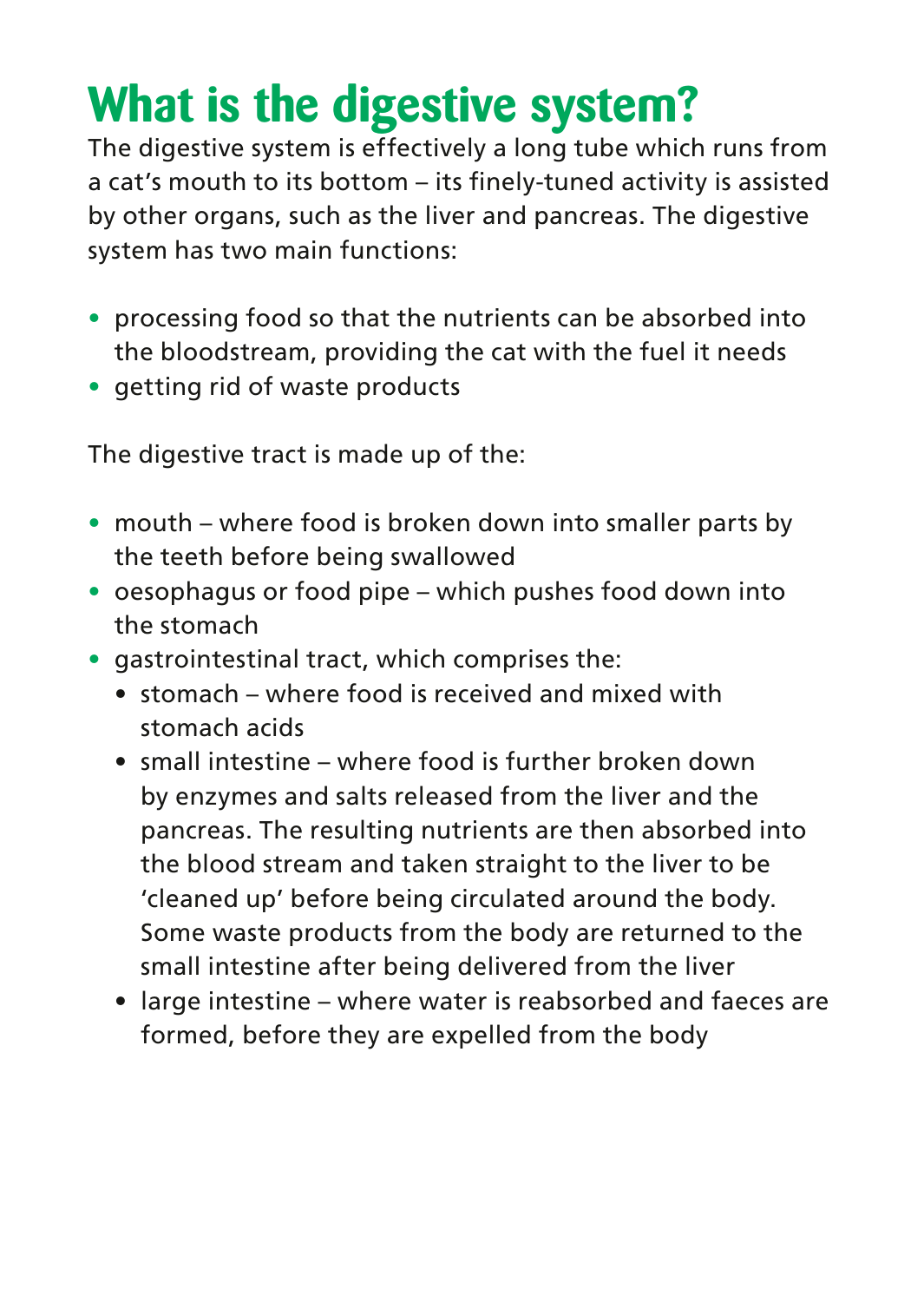# **What is – and what isn't – normal? Top end**

#### **Eating habits**

In the wild, cats eat small rodents so they feed little and often – similarly, many pet cats prefer to eat frequent small meals. Nervous cats may choose to eat more at night when it is quiet. Healthy cats tend to develop a routine with regards to eating and maintain a good stable bodyweight and have a good coat condition. For more information, see Cats Protection's *Essential Guide: Feeding and obesity*. Seek veterinary advice if your cat goes off their food or change their eating habits.

#### **Regurgitation**

This is when food is eaten and is then ejected back out through the mouth. Regurgitation may be 'normal' in otherwise healthy cats which eat their food too quickly. However, it can also occur due to underlying health issues so it is best to seek veterinary advice if your cat regurgitates repeatedly.

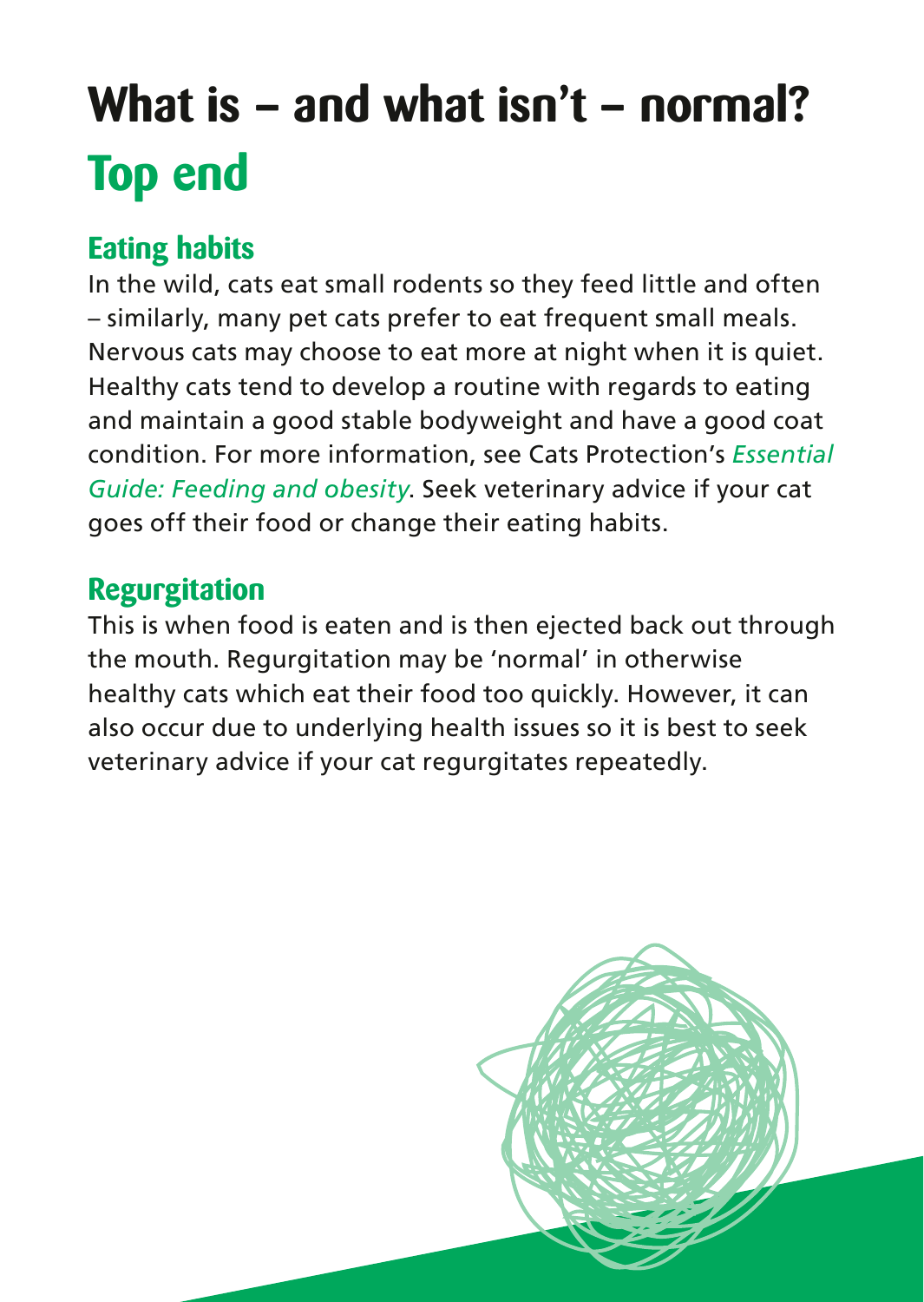#### **Vomiting**

Unlike regurgitation, vomiting or being sick is an active process which is usually associated with nausea and there may be drooling. The cat's abdomen forcibly and repeatedly contracts until the stomach contents are expelled via the mouth. It is not unusual for cats to be sick occasionally and this may be 'normal' if the cat is otherwise bright and is eating well without any weight loss, with no signs of diarrhoea. Cats often vomit up furballs, which occur after the cat consumes hair when grooming. These hairs become entwined together and irritate the stomach lining – they can be identified as clumps of hair in the vomit. Cats may also vomit food, yellow bile and/or frothy mucus.

Vomiting can also be a sign of underlying health issues and it can make your cat feel unwell, so always speak with your vet if you are concerned.

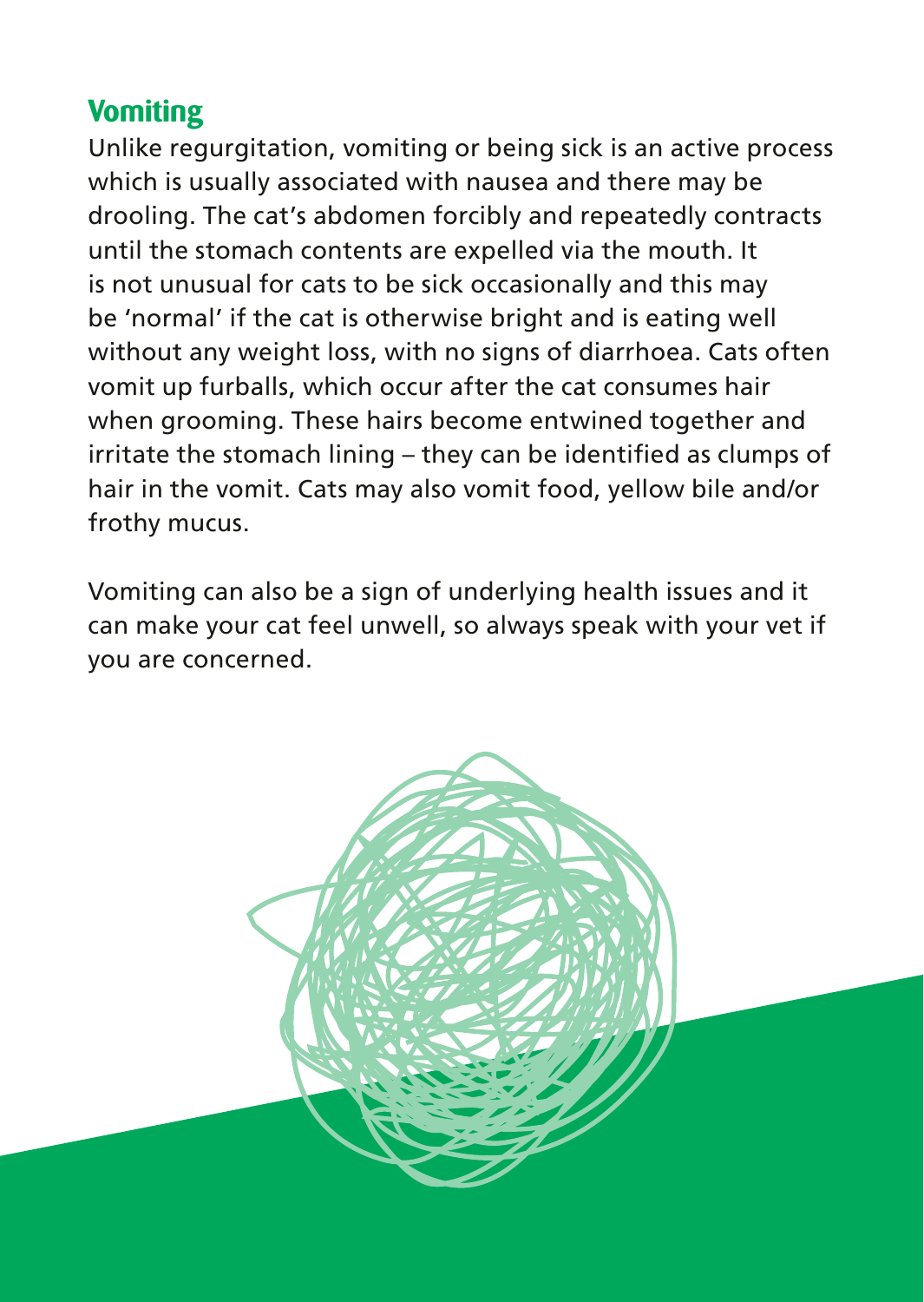### **Bottom end**

#### **Faeces**

Normal faeces are usually brown and well-formed and are passed easily without discomfort. Cats generally prefer to toilet once or twice daily in a private location that they can access with ease, away from busy walkways and other pets – and they prefer to bury their deposits. A change in toilet habits or location can point towards a health problem which should always be ruled out by a vet first – or it may be a behavioural issue – see *Essential Guide: Managing your cat's behaviour*.

An accident in the house or soiling around the rear end may be the first sign of a digestive upset in a cat that usually goes outdoors to toilet. In this case, use litter trays to monitor what is going on and hopefully avoid further accidents if the cat can't get out of the house in time. Some cats may strain, show discomfort or cry when passing faeces – and this may be seen with both diarrhoea and constipation.

#### **Diarrhoea**

When a cat is suffering from diarrhoea, its consistency may range from soft through to watery and the colour may be lighter or darker than usual. Disorders affecting the large intestine usually lead to small quantities of diarrhoea passed frequently – mucus and/or fresh blood may also be seen – whereas cats suffering with disorders affecting the small intestine usually pass large quantities of watery diarrhoea less frequently. A combination of signs may indicate that both the small and the large intestine are affected. Diarrhoea that is a dark port wine or black/tarry colour may indicate bleeding higher up the digestive tract in the stomach or small intestine. Diarrhoea may be particularly smelly.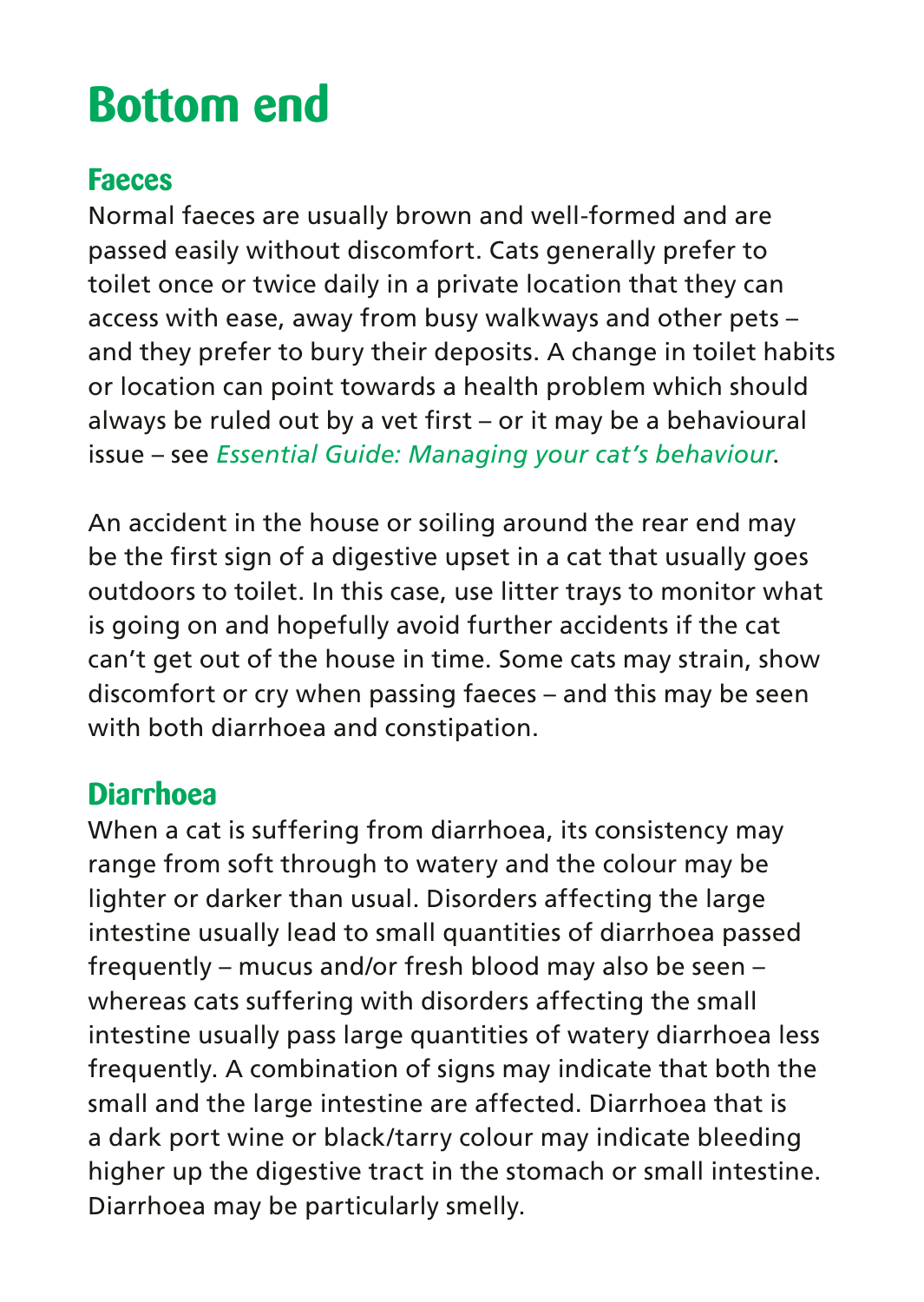#### **Constipation**

If your cat is constipated, hard faeces are passed or the cat may strain excessively while trying to toilet. Some cats with constipation pass small quantities of watery faeces due to inflammation of the intestine and this may be mistaken for diarrhoea. Dehydration is one of the causes of constipation.

#### **Flatulence**

This is an uncommon issue in cats – compared with dogs for example – but can occur with some disorders.

Digestive upsets may lead to a combination of signs including:

- **•** a poor appetite with reduced or no intake of food
- **•** a change in behaviour
- **•** lack of energy or withdrawal
- **•** weight loss
- **•** regurgitation or vomiting
- **•** constipation and/or diarrhoea

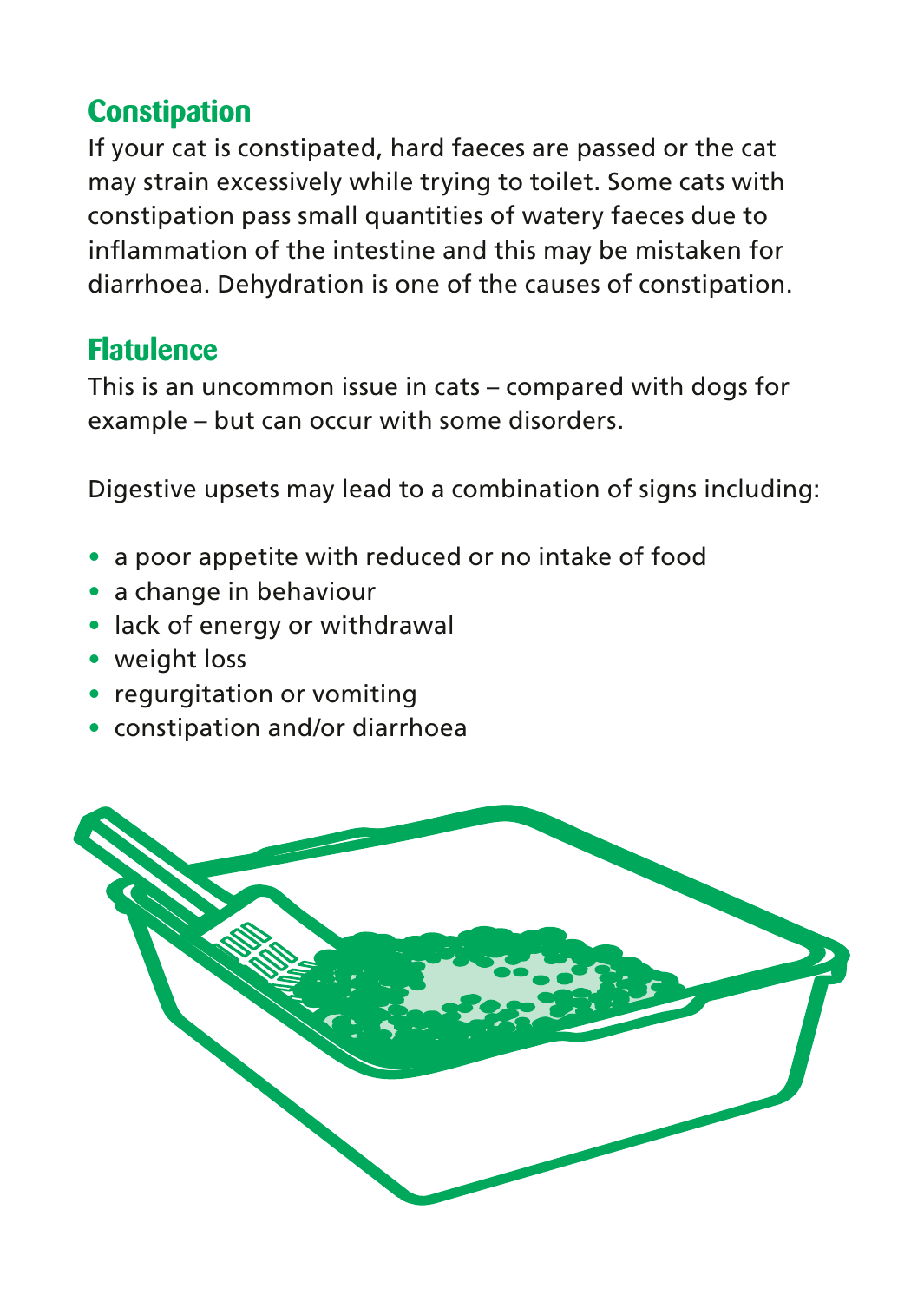### **Terminology – what is gastroenteritis?**

Inflammation of the various parts of the digestive system is termed '-itis' but does not actually refer to the cause of the inflammation. For example:

- **•** Oesophagitis inflammation of the oesophagus – or food pipe
- **•** Gastritis inflammation of the stomach
- **•** Enteritis inflammation of the small intestine
- **•** Gastroenteritis inflammation of the stomach and small intestine
- **•** Colitis inflammation of the colon (part of the large intestine)
- **•** Hepatitis inflammation of the liver
- **•** Cholangitis inflammation of the bile ducts
- **•** Cholangiohepatitis inflammation of the bile ducts and liver
- **•** Pancreatitis inflammation of the pancreas
- **•** Triaditis inflammation of the liver, pancreas and small intestine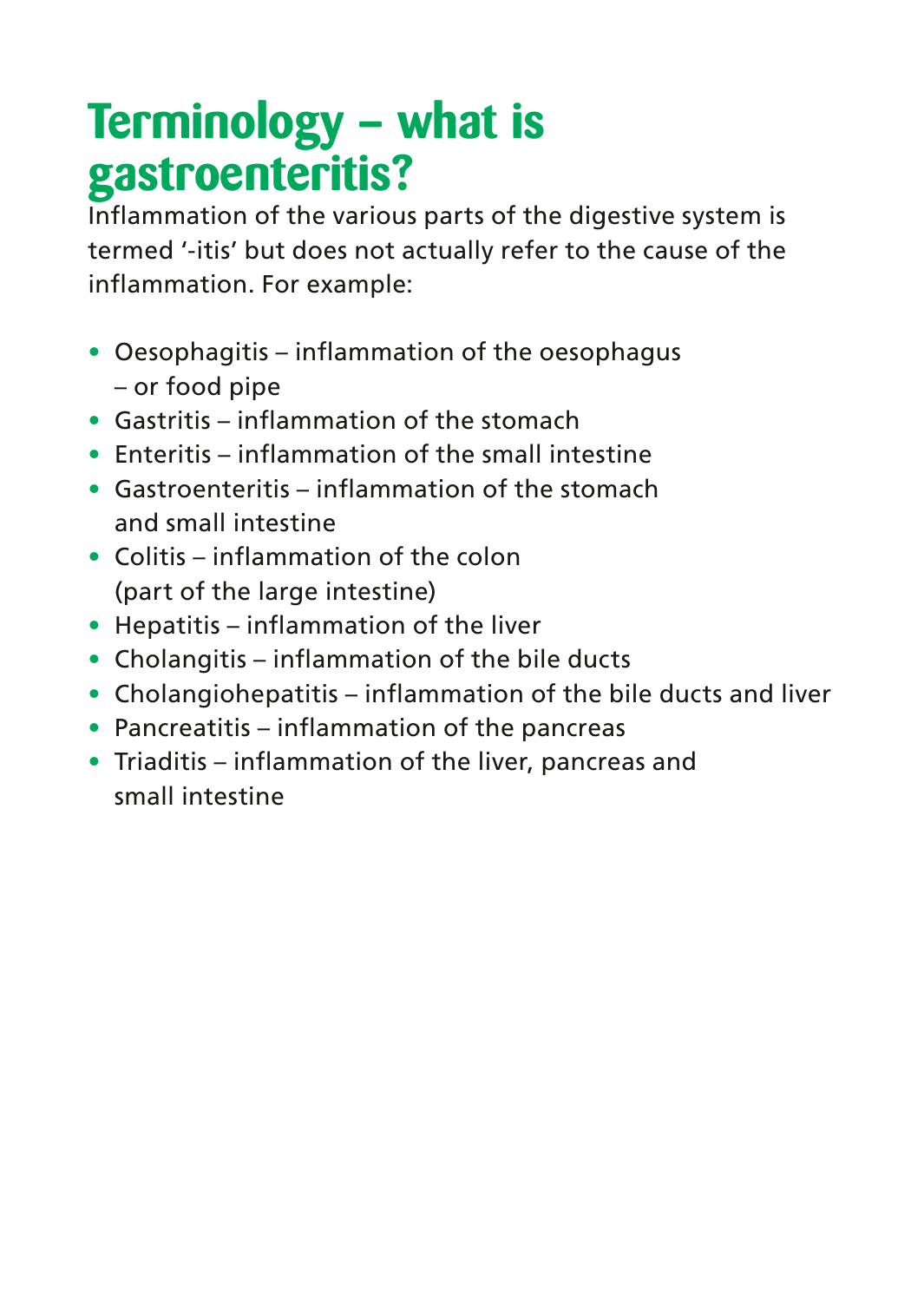### **Common causes of digestive disturbances in cats**

#### **Diet**

- **•** overfeeding may cause diarrhoea and vomiting especially in kittens or young cats
- **•** a sudden change of diet, or feeding foods not designed for cats – eg rich human foods or excessive treats – can lead to digestive problems. Cats with outdoor access may suffer from an upset stomach if they eat human food waste, or consume wild birds and mammals – leading to vomiting, diarrhoea or constipation
- **•** cats can develop intolerance to certain food types, even if they have previously coped with them. Lactose intolerance – a reaction to dairy products – commonly leads to diarrhoea so it is recommended that you do not give your cat milk to drink
- **•** a poor quality diet which isn't easy to digest can lead to diarrhoea or constipation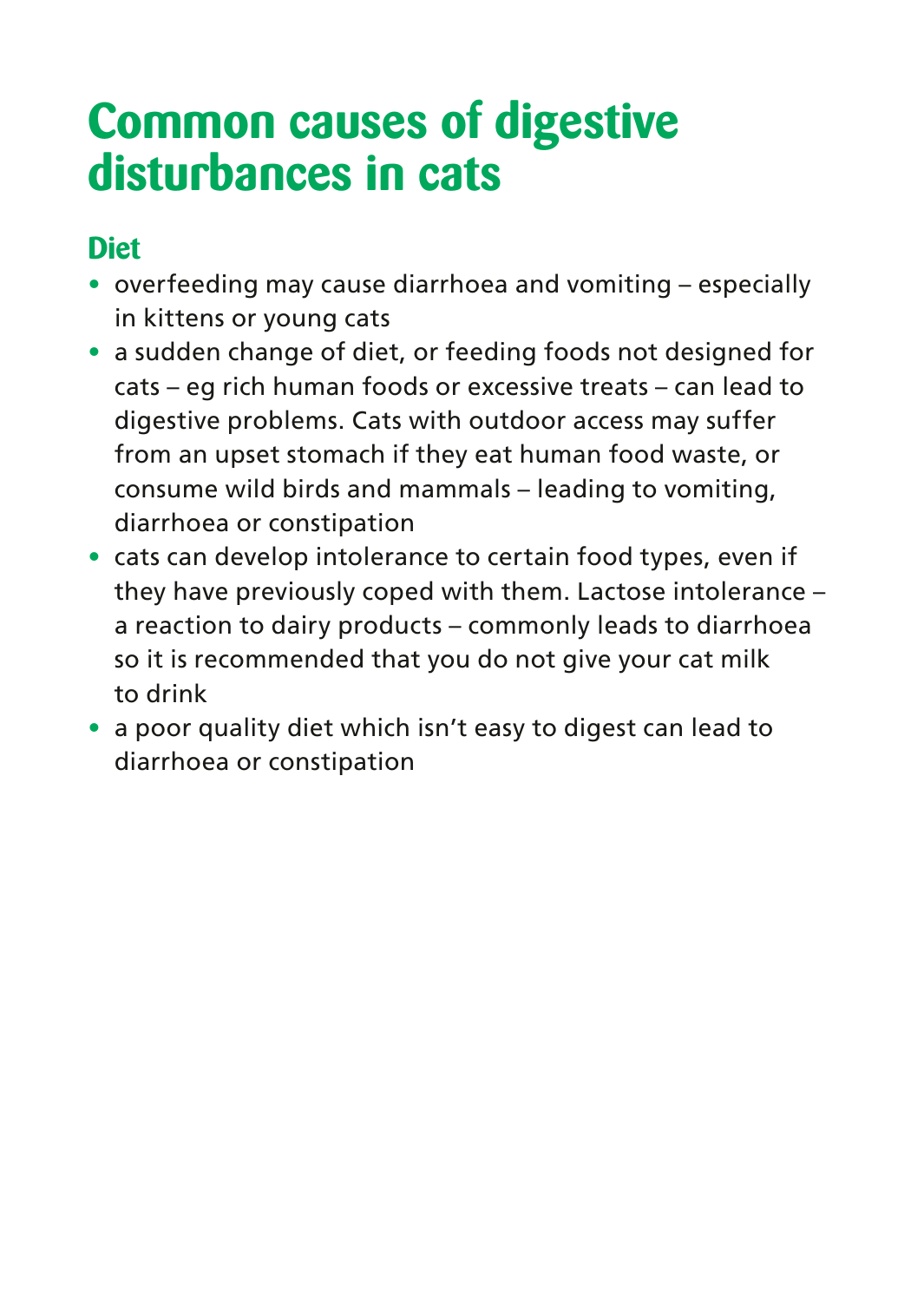### **Infectious diseases**

- **•** infectious diseases are another common cause of digestive issues, particularly in young cats
- **•** viruses diarrhoea can be caused by infection with a number of feline viruses, including feline parvovirus (FPV) and feline coronavirus (FCoV). Infection with feline infectious leukaemia virus (FeLV) and feline immunodeficiency virus (FIV) may also lead to digestive problems due to a disrupted immune system. See Cats Protection's *Veterinary Guides: Feline Parvovirus, Feline Coronavirus (FCoV) and Feline Infectious Peritonitis (FIP)* and *Feline Immunodeficiency Virus (FIV) and Feline Leukaemia Virus (FeLV)*
- **•** bacteria infection with bacteria such as *Campylobacter*, *E coli* and *Salmonella* may cause diarrhoea and vomiting. However, many healthy cats without digestive issues may also carry *Campylobacter* and *E coli* is one of the normal types of bacteria found in the gut of all mammals – only some strains may cause disease
- **•** parasites roundworms and other parasite infections can cause digestive disorders, weight loss and vomiting and diarrhoea

### **Inflammatory bowel disease (IBD)**

Inflammation of the stomach, small intestine and/or large intestine leads to poor absorption of nutrients and causes abdominal pain, vomiting and weight loss – diarrhoea may also occur. The cause of such inflammation is currently unclear, but it may be triggered by bacteria found in the gut or certain food types the cat is sensitive to. Stress can also play a role in triggering IBD in cats.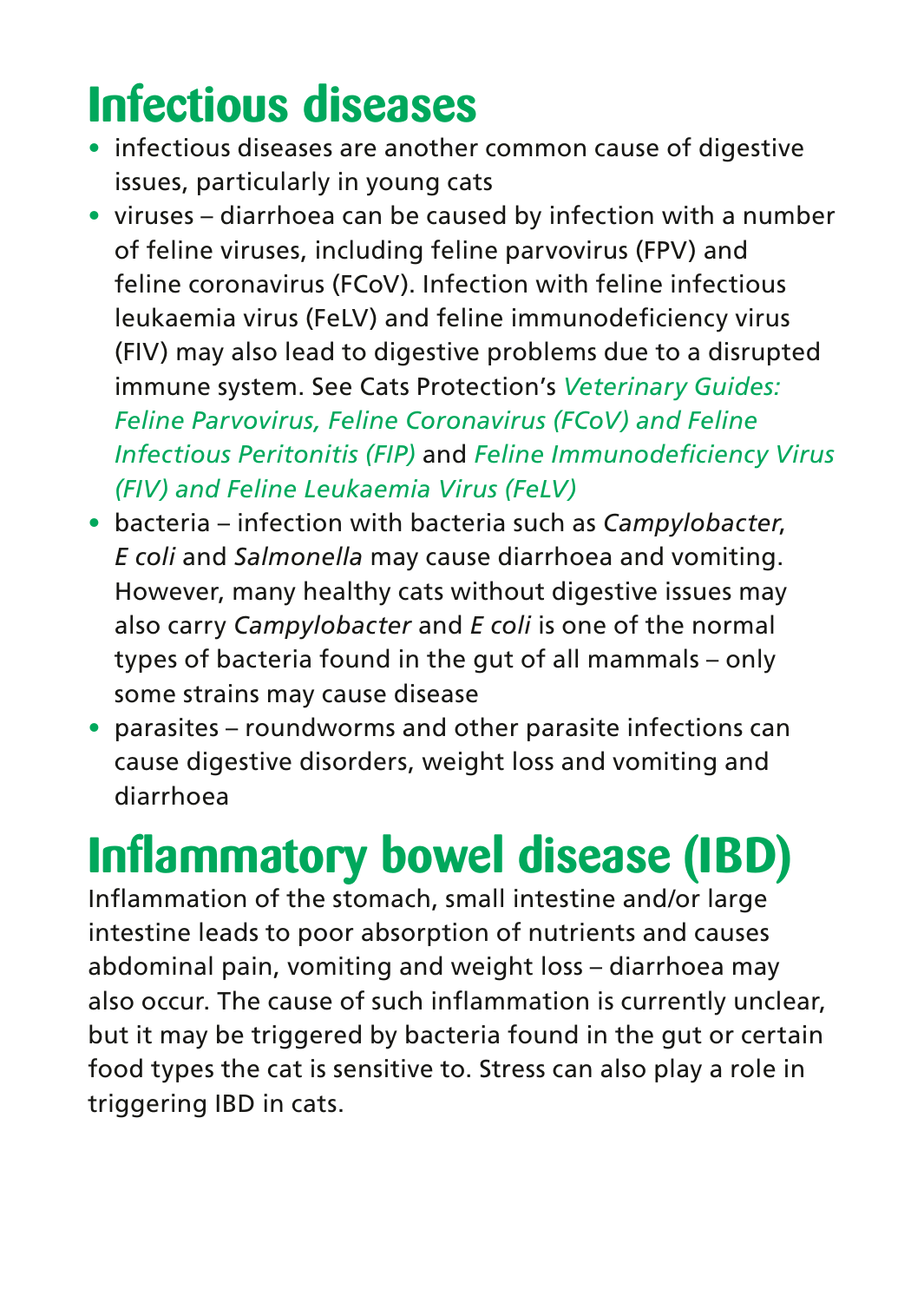### **Systemic disease**

Other diseases can lead to digestive issues, including:

#### **Liver disease**

The liver has a number of important functions – producing protein and bile salts which help with the absorption of fat. It also deals with immune regulation, detoxification and glucose metabolism. Some disorders of the liver include:

- **•** inflammation of the liver due to infection, toxins or a disturbance of the immune system
- **•** hepatic lipidosis this occurs quickly if cats suddenly eat insufficient food – particularly if they are overweight
- **•** cancers of the liver

#### **Pancreas disorders**

The pancreas produces enzymes to break food down so it can be absorbed from the small intestine, as well as producing insulin for the regulation of blood glucose levels.

- **•** Pancreatitis can occur suddenly and can lead to chronic, ongoing diarrhoea
- **•** Exocrine pancreatic insufficiency (EPI) is a rare condition in cats which leaves them unable to digest and absorb their food properly because they are unable to produce enough digestive enzymes

#### **Triaditis**

Inflammation of the pancreas, liver and small intestine can lead to discomfort, vomiting and/or diarrhoea – either intermittently or long term.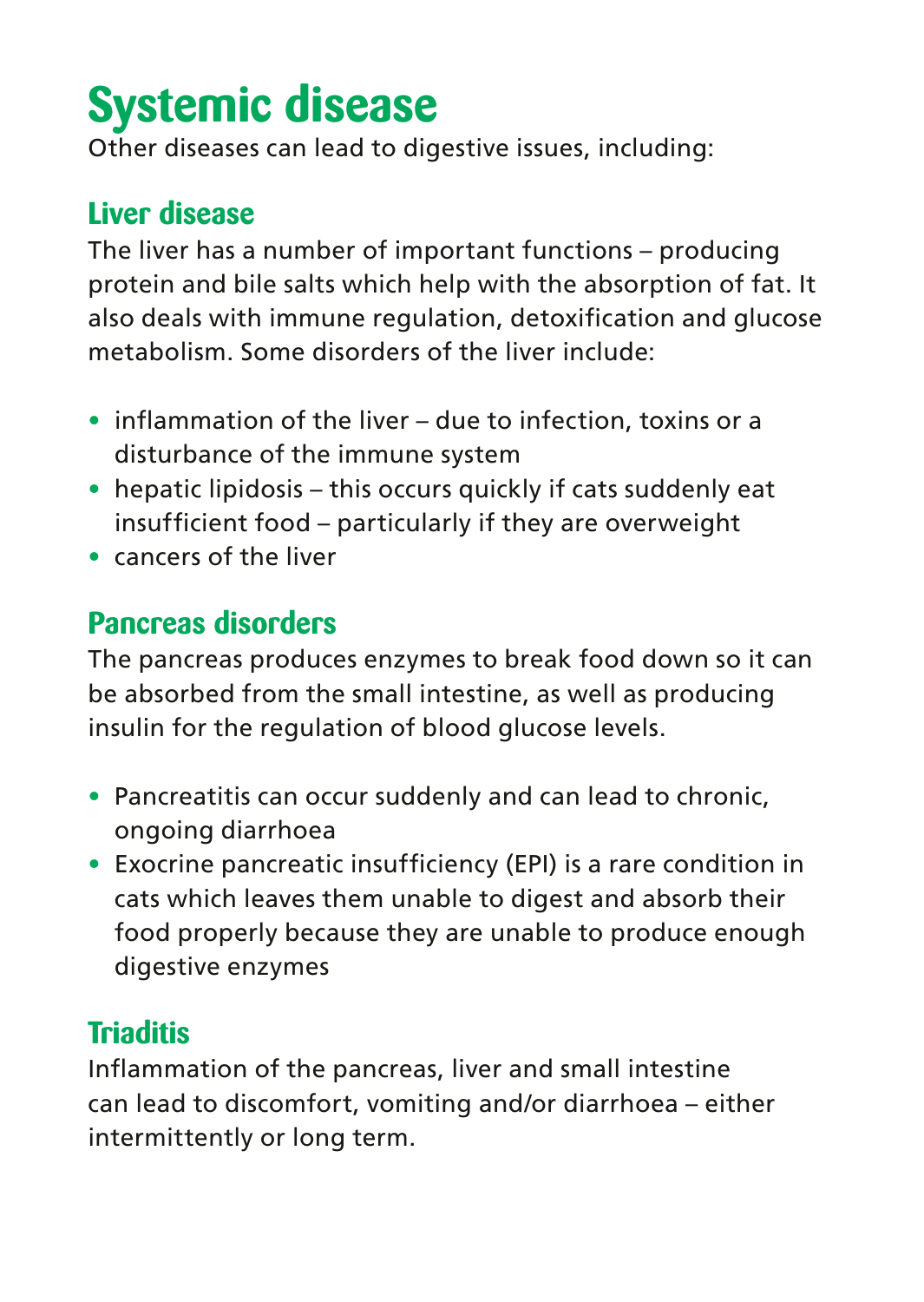#### **Disease in other organs**

Kidney disease and hyperthyroidism are commonly seen in older cats and can cause digestive disturbance – see Cats Protection's *Veterinary Guides: Kidney or renal disease* and *Hyperthyroidism*.

### **Obstructions**

The digestive tract can be obstructed by foreign bodies becoming stuck, narrowing of the tract after trauma and some types of cancer. Narrowing of the pelvic canal after a fractured pelvis can lead to constipation, as can disorders of the anal sacs – scent glands found just inside a cat's bottom – or a cat bite abscess near a cat's bottom.

### **Toxins**

Some toxins inadvertently ingested may cause signs of digestive disturbance and often other signs too.

# **Cancer**

Depending on the type and location of the tumour, cancers of the digestive tract may cause vomiting or diarrhoea, or a combination of both. Some types of cancer can be widespread in multiple places throughout the digestive tract. Cancers in other organs outside the digestive tract can also lead to the same issues.

# **Neurological disorders**

- **•** regurgitation can be caused by disorders of the nerves supplying the oesophagus
- **•** Megacolon is a condition where the large intestine becomes enlarged and is less able to propel faeces along. It may also be caused by a disorder of its nerve supply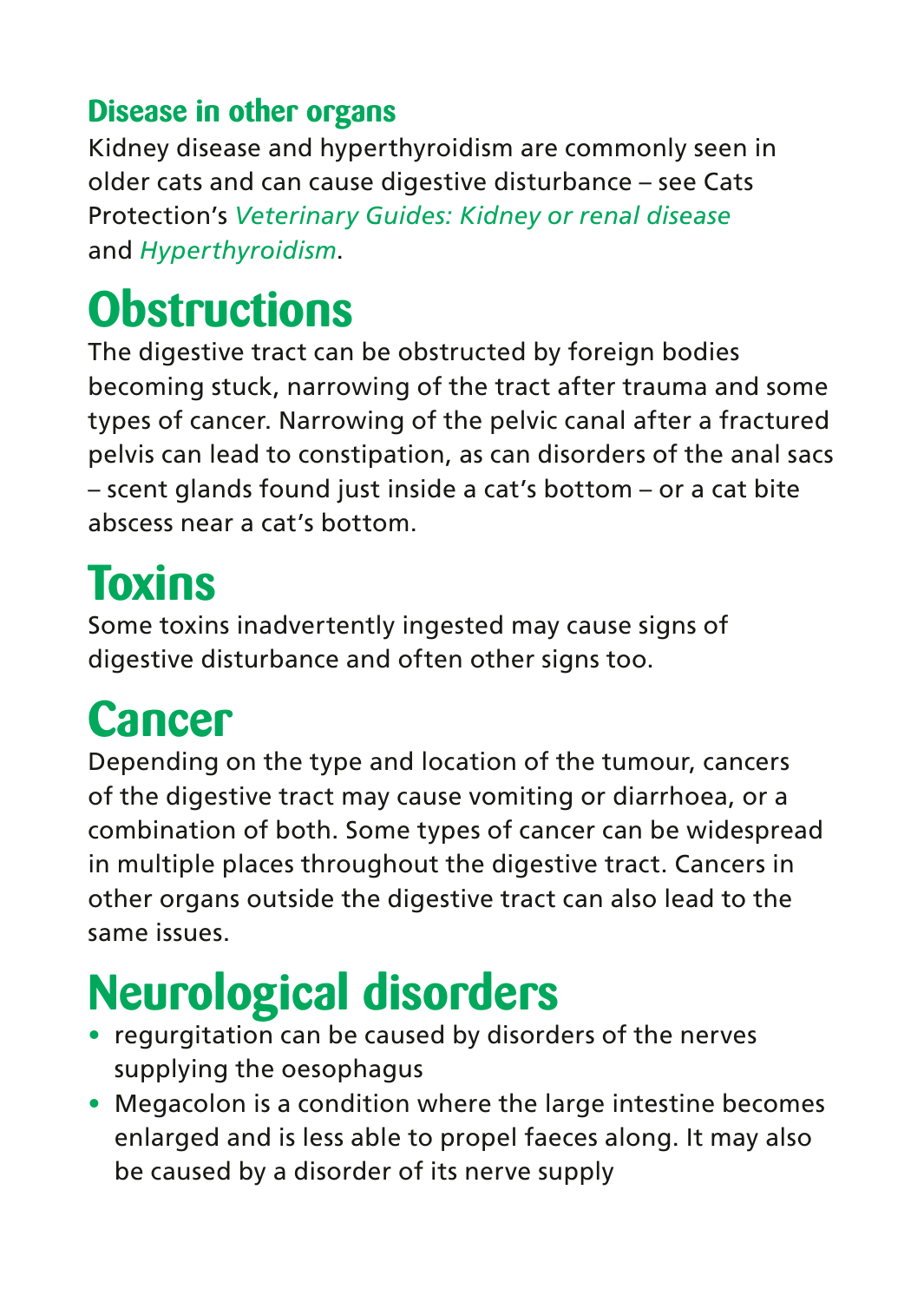# **Inappropriate toileting site**

Cats are quite fastidious when it comes to toileting sites and they know what they like! If they don't find their site appropriate, it may delay them going to the toilet which can lead to constipation. Things which commonly put cats off their toileting site include:

- **•** finding it difficult to reach
- **•** the cat litter being unfamiliar or uncomfortable
- **•** being unable to bury their deposits effectively
- **•** feeling threatened by anything they have to pass to get to the site including other animals, or noisy washing machines

# **Diagnosis**

Treatment of symptoms may be appropriate if the cat is otherwise well and has not had the problem long, otherwise further tests may be needed. As there are many causes of digestive disorders, diagnosing the underlying cause can take some time and require a number of tests, particularly for ongoing cases. Your vet may consider some of the following:

- **•** the history
- **•** a physical examination
- **•** faeces tests to look for evidence of infectious diseases sometimes samples need to be collected over multiple days, as some infectious organisms are only shed intermittently in the faeces
- **•** blood and urine tests to rule out underlying disease
- **•** further tests as necessary x-rays, ultrasound examination and/or endoscopy under general anaesthesia
- **•** sometimes exploratory surgery and biopsies may be needed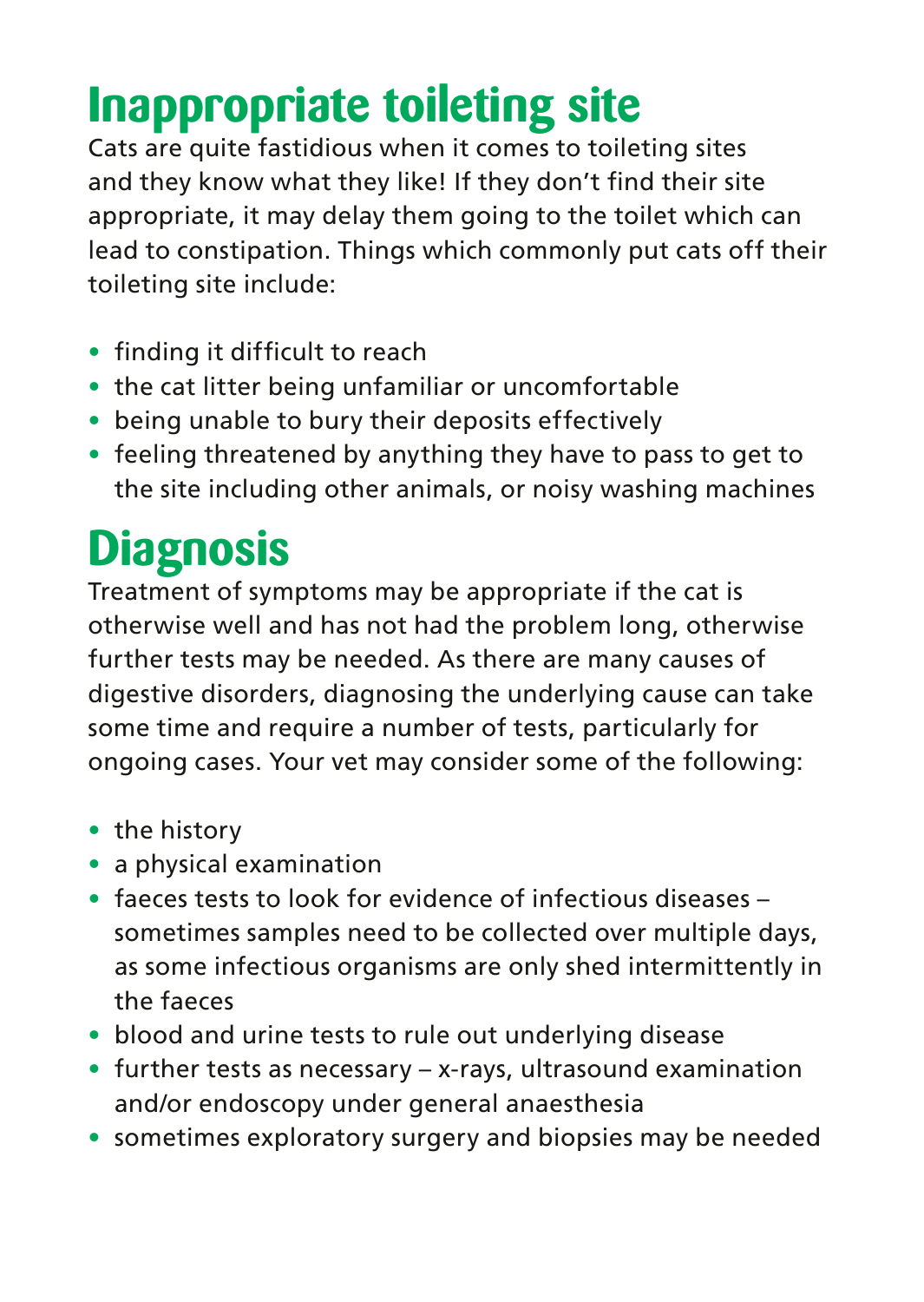**•** a long-term dietary trial – your vet may recommend a different diet to assess the response, followed by a change back to the original diet. They will compare the results and see whether the issue recurs

### **Treatment**

Treatment of a digestive disorder will depend on the underlying cause, your cat's age and any health issues and the severity of the condition. Your vet will recommend the most appropriate treatment for your cat which may include one or more of the following:

- **•** dietary management, which may include adjusting the type, volume, location and/or frequency of food offered. Managing the diet often plays a key role in solving digestive disorders, as long as your cat can't source food elsewhere
- **•** prebiotics or probiotics to help balance the bacteria in the gut
- **•** fluid therapy may be needed
- **•** faecal regulators may be needed. These include binders eg kaolin, softeners eg lactulose, or lubricators – such as liquid paraffin based compounds
- **•** enemas may be needed for cats severely affected with constipation
- **•** anti-inflammatory treatment may be recommended
- **•** antibiotics may sometimes be indicated for the control of some infectious diseases
- **•** treatment for any underlying disease, such as treatment for hyperthyroidism
- **•** surgery may be needed to remove a foreign body and for some types of cancer
- **•** chemotherapy may be indicated for certain types of cancer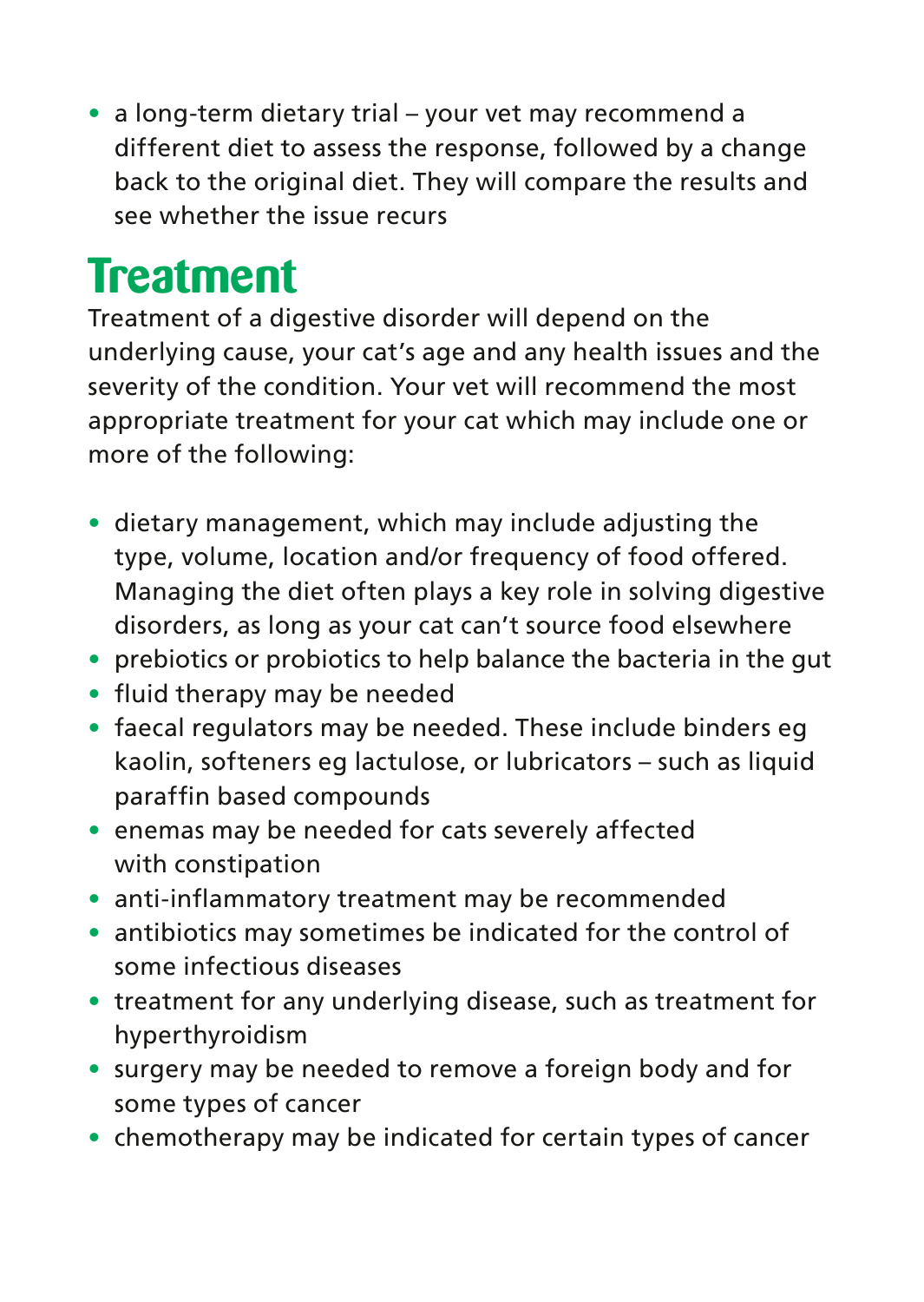- **•** stress management may help in the control of irritable bowel disease and for those cats affected by constipation because of difficulty accessing their toileting site as a result of stress. See Cats Protection's *Essential Guide: Understanding your cat's behaviour*
- **•** to slow cats down which eat too quickly, use food enrichment activities – see *Essential Guide: Feeding and obesity*. Placing a very large cleanable and durable object – such as a very large stone – in the bowl can be helpful for some cats
- **•** regular grooming and/or the use of special diets or oral treatments may be helpful for the management of excessive furballs. Skin disorders which cause your cat to moult a lot and/or ingest lots of hair when grooming may also require treatment

### **What does the future hold?**

The prognosis will depend on the underlying cause. Many cats with digestive issues will return to normal following treatment or dietary management, whereas some conditions may require longterm or even lifelong management to prevent the potentially debilitating effects of long-term vomiting or diarrhoea. Sadly, some conditions may carry a guarded prognosis.

#### **Learn more about your cat online!**

**Take a look at our free interactive tool to help you understand cats' origins and their behaviour within our homes. http://learnonline.cats.org.uk/content/ufo**